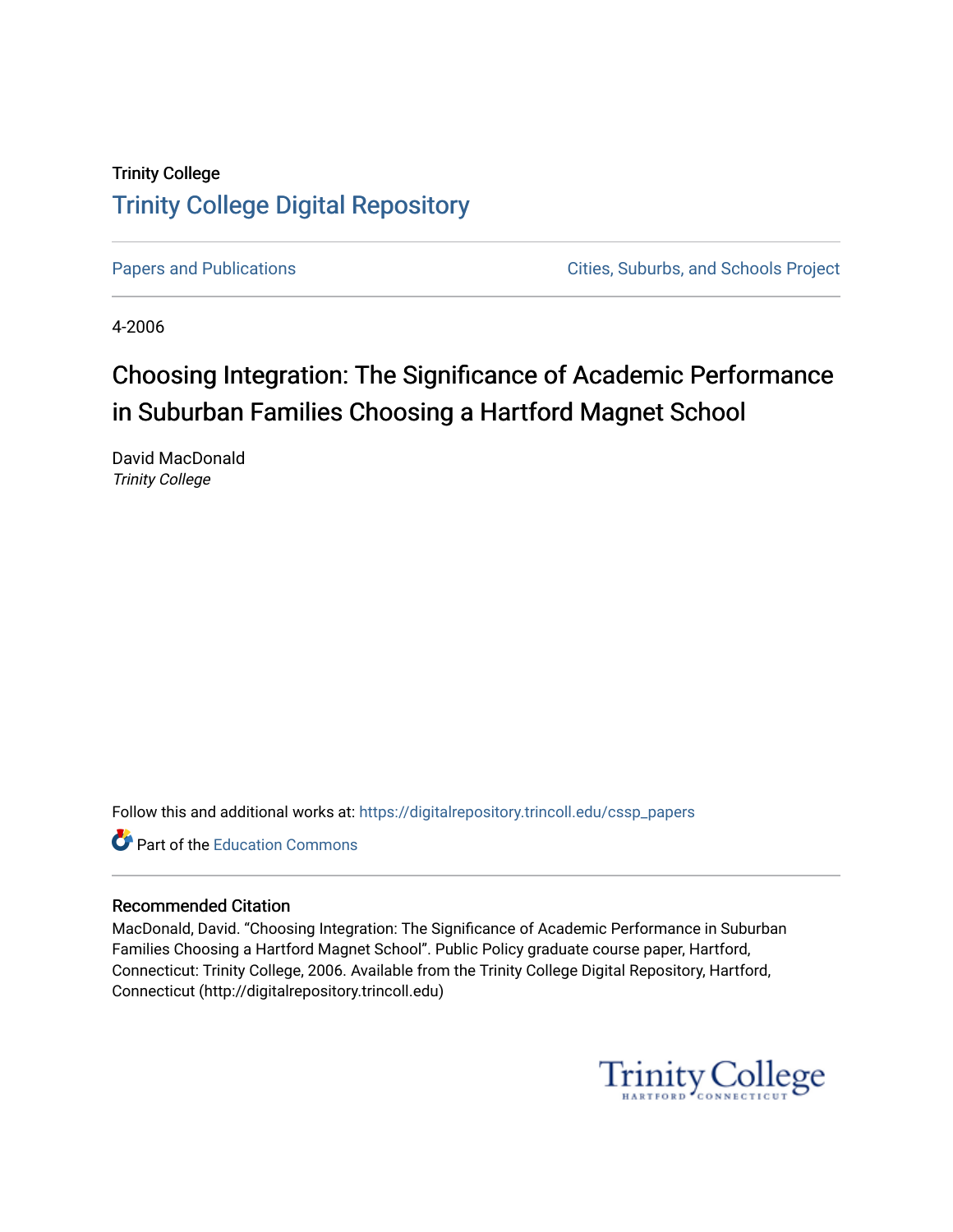# **Choosing Integration:**

# **The Significance of Academic Performance in Suburban Families**

# **Choosing a Hartford Magnet School**

David MacDonald

April 26, 2006

Public Policy 806: Methods of Research

Professor James Hughes

Trinity College, Hartford CT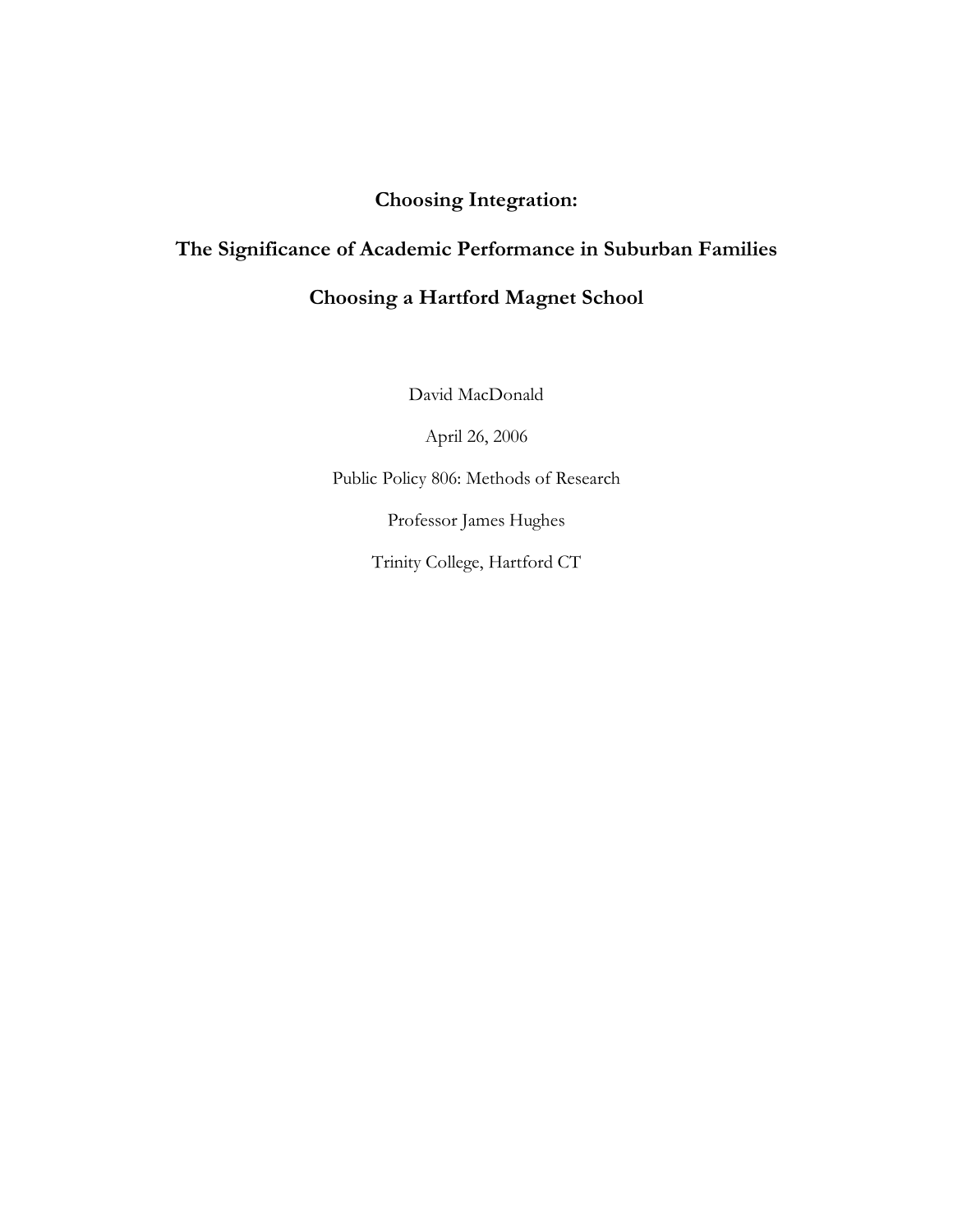### **Choosing Integration: The Significance of Academic Performance in Suburban Families Choosing a Hartford Magnet School** David MacDonald

### **Abstract**

Many educational policy leaders in Connecticut have focused on magnet schools as one of the primary remedies in the Sheff vs. O'Neill Court case. The purpose of magnet schools is to reduce racial and socio-economic isolation and provide an equal educational opportunity for all of Connecticut's children. The Connecticut Supreme Court found that de facto segregation exists in Connecticut and that this violates the state constitution. Research has shown the importance of socio-economic integration as a strategy to improve educational outcomes of low-income children (Coleman-1966; Gamaron-1996; Goldhaber-1999; Mickelson-1999; Orfield and Lee-2005). Evidence so far indicates that magnet schools are reducing segregation, improving test scores of low-income children and reducing the achievement gap. This is occurring through school choice, theme-based curriculums and pedagogies, and small schools. If magnet schools are going to be a successful strategy, they need to compete with suburban schools and attract enough suburban families to apply. Given Hartford's reputation for low-performing schools, how significant a factor are CMT scores for suburban families when choosing a magnet school.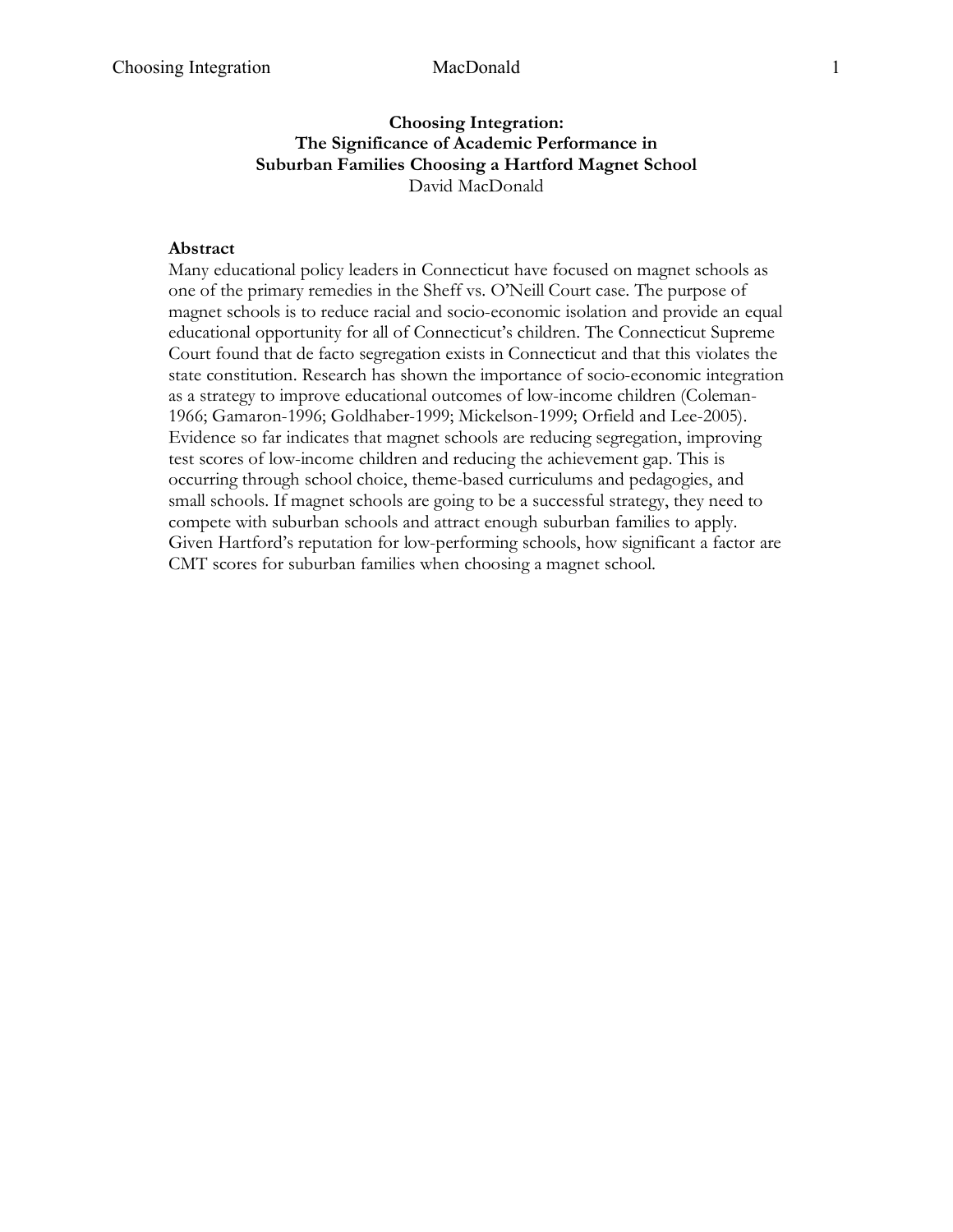### **Introduction**

On July 9, 1996, the Connecticut Supreme Court issued its ruling in the Sheff vs. O'Neill case that the state of Connecticut was responsible for de facto segregation in the state's schools and that the existing educational system was in violation of Connecticut's constitution. The majority found that the state has an affirmative constitutional obligation to provide a substantially equal educational opportunity to all students regardless of race or ethnicity. Many educational policy leaders in Connecticut have focused on magnet schools as one of the primary remedies in the Sheff vs. O'Neill Court case because it is a voluntary approach to increase the numbers of Harford children attending integrated schools. In addition, the advent of the federal No Child Left Behind Act has increased the urgency of reducing the achievement gap between white students and minority students. Preliminary evidence indicates that magnet schools increase minority achievement and reduce the achievement gap. The Sheff vs. O'Neill court case and federal education policy have placed increased pressure on the operators of magnet schools to achieve both policy objectives. However, since families (both urban and suburban) choose to apply to magnet schools, their success is dependent upon attracting suburban families. This paper will investigate the relationship between student test scores, the number of suburban students, and the number of applications from suburban families at magnet schools in Hartford in order to identify whether or not suburban parents are using Connecticut Mastery Test scores as a criteria for which schools they apply to.

The purpose of magnet schools is to reduce racial and socio-economic isolation and provide an equal educational opportunity for all of Connecticut's children. This purpose implies the objectives of raising minority student achievement and closing the achievement gap between white and minority students. There have been many studies of the effects of integration and segregation on black student achievement and many of them show that this is actually a reflection of the effects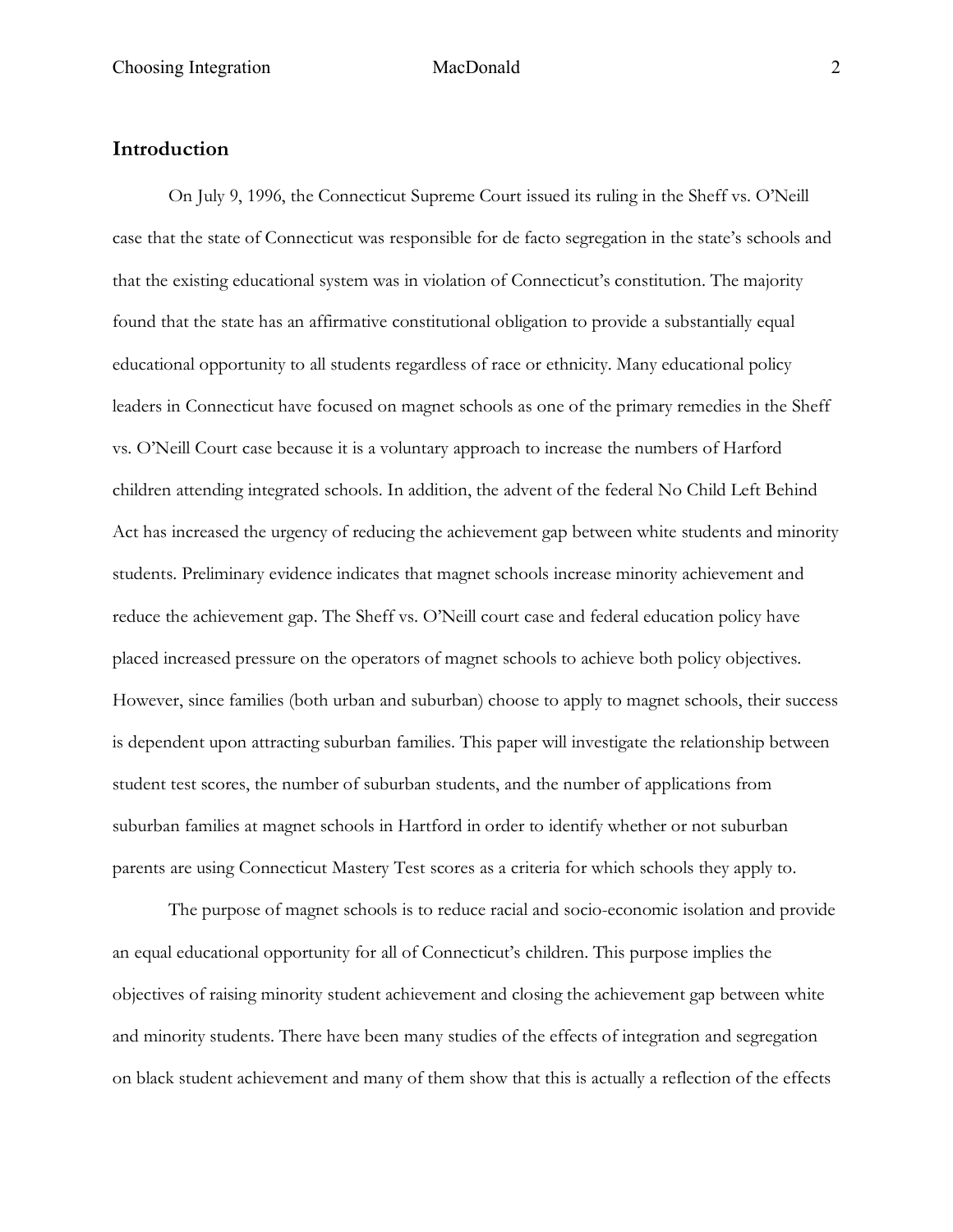Choosing Integration MacDonald 3

of poverty on student achievement. Black achievement is positively correlated with the percent of white students in the school because peer influences are the second most important factor in student achievement (Coleman, 1966). Segregation among schools and racially identifiable tracking in schools had negative effects on academic outcomes, while desegregated learning environments benefited the academic performance of black students (Mickelson, 1999). Studies of the St. Louis magnet schools concluded that black students in magnet schools or in white suburban high schools had better achievement than those in assigned schools (Orfield, 1997). More recently low-income minority students in Wake County (Raleigh), North Carolina, who attended socio-economically integrated schools made significant gains (Boger. 2005). The research suggests there are two main reasons for these effects: High poverty schools tend to have a less stable and less qualified teaching staff, and student achievement and aspirations are connected to peer influences (Orfield and Lee, 2005).

Research has shown the importance of socio-economic integration as a strategy to improve educational outcomes of low-income children. Another factor appears to be family and staff empowerment through school choice. Magnet schools are schools of choice that serve to give more control of educational decisions to parents who in turn will choose better schools for their children. They are schools of choice for teachers which may attract better teachers through recruitment, and who have a more personal stake in the success of the school. Furthermore they provide unique curricular options that, along with the act of choosing, may empower and engage students, teachers, and parents in a more efficient co-production of educational outcomes. Magnet schools were found to be more effective then regular schools at raising the proficiency of students in science, reading and social studies (Gamaron, 1996). The school environment and the fact that they are schools of choice were found to lead to increases in minority student achievement (Goldhaber, 1999). More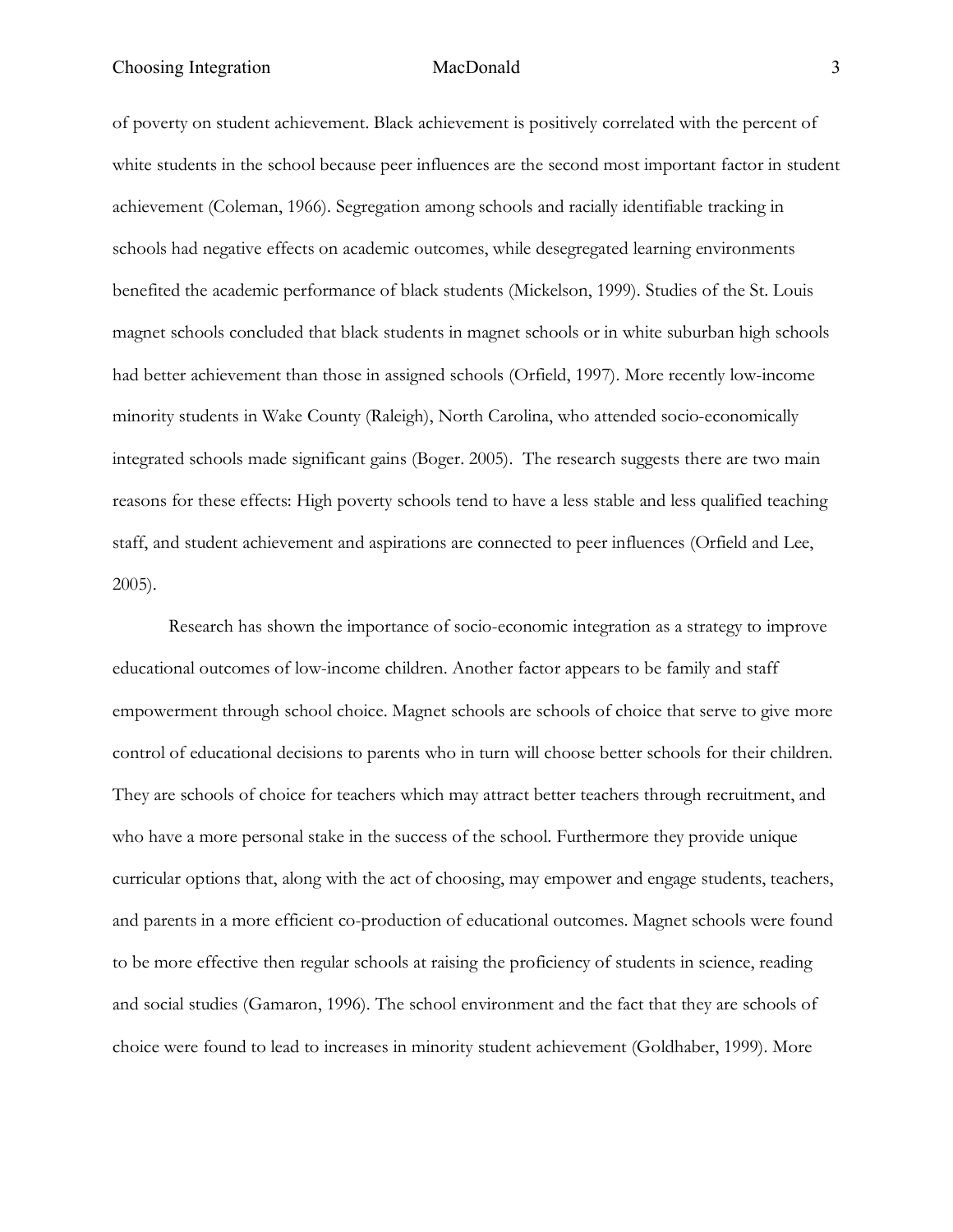### Choosing Integration MacDonald 4

study is needed here, but there is some evidence that school choice is another factor that is improving the educational outcomes of low-income minority students.

Given the history of the Hartford region and of the Sheff vs. O'Neill case, it is very unlikely that the courts will force all schools to integrate. We also know from the research that socioeconomic integration is the most promising strategy for improving minority student educational outcomes and closing the achievement gap. Therefore, in order for voluntary desegregation to be successful, it is important to understand how suburban parents decide to choose a magnet school. Numerous surveys have shown that academic quality and school climate are the most important factors to parents when choosing a school and those parents choosing magnet schools are already supportive of integration and are interested in distinctive curricular options (Maddaus, 1990). There is also evidence that parents distinguish between schools of varying quality and respond positively to school quality by sending their children to schools they believe will improve their child's achievement (Goldhaber, 1999). Therefore, one should expect the magnet schools with the better academic quality and school climate to attract more suburban applicants, and those schools with larger percentage of suburban (i.e. middle income) children will have better test scores.

This paper will review the Connecticut Mastery Test score data of Hartford based magnet schools for the last two years and cross-reference it with data collected from Hartford Public Schools and the Capital Region Education Council (both operate magnet schools located in Hartford) on the number of suburban families applying to attend each magnet school. This paper will look at the key factors about each magnet school (test scores, socio-economic make up, curriculum/pedagogy, school facility, and location) and attempt to correlate these factors why suburban families choose the magnet schools they did. If magnet schools are going to be a successful strategy, they need to compete with suburban schools and attract enough suburban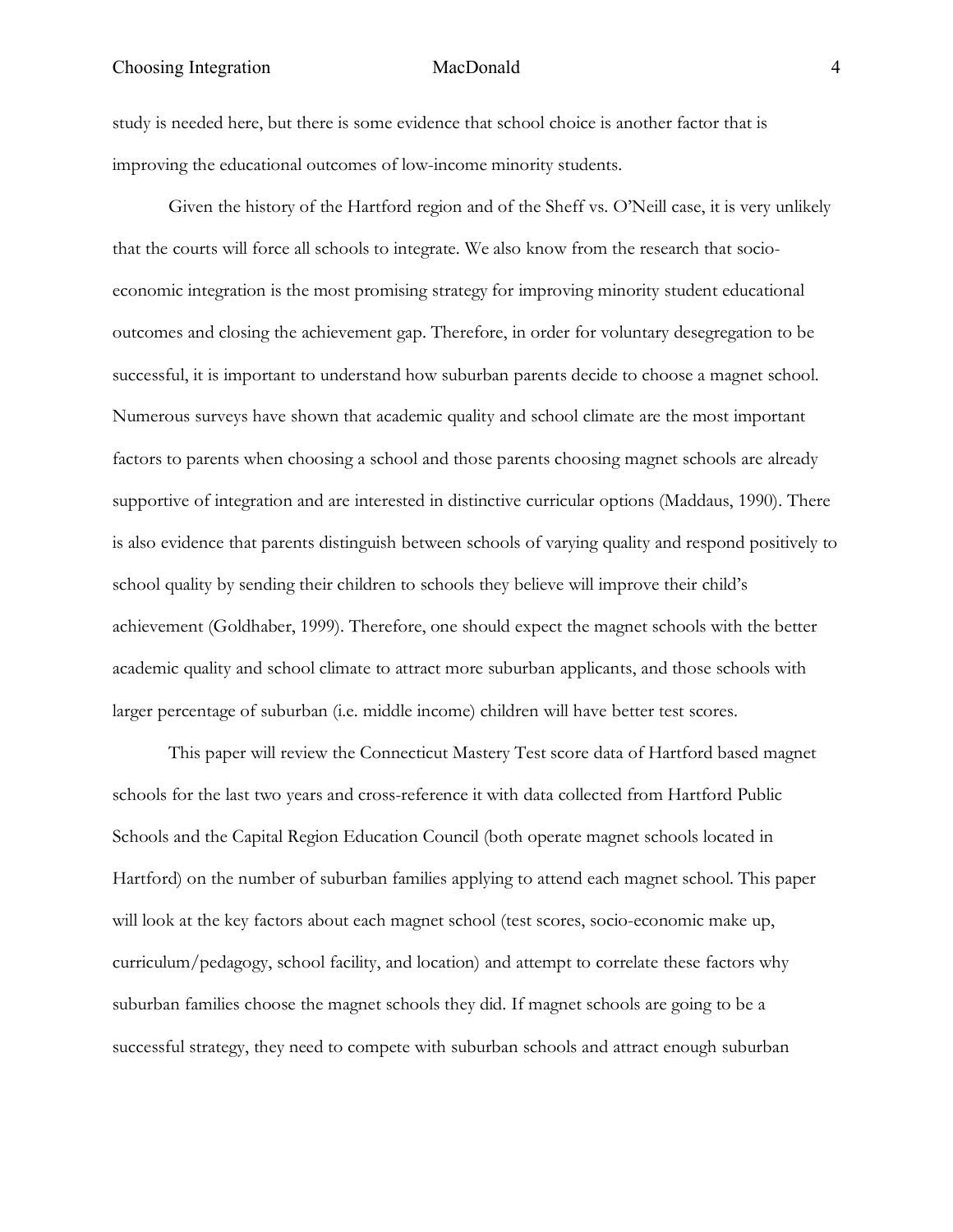families to apply. Given Hartford's reputation for low-performing schools, how significant a factor are CMT scores for suburban families when choosing a magnet school?

### **Methods**

There are 18 magnet schools in Hartford and surrounding towns. It is assumed that suburban parents would not have the same reluctance to choose a magnet school located in a suburban town as they might with one located in Hartford, due to Hartford's reputation of poor performing schools. Also, Hartford-based magnet schools tend to be less integrated than the suburban ones. Hartford-based magnet schools are made up of between 20 and 50 percent suburban students, with the balance from Hartford, while students at suburban magnets are usually 50 percent or more suburban. Therefore, in order to accurately measure the effect that test scores has on parental choice, reviewing the ten magnet schools located in Hartford.

Some of the magnet schools were to new to have any test data available. Others only had test data from one year due to their grade configurations and thus would not have enough data to show the impact integrated educational setting have on student achievement. The most complete data existed for the 4<sup>th</sup> Grade and 6<sup>th</sup> Grade CMT scores of five magnet schools located in Hartford (Breakthrough, Fisher, Montessori, Simpson-Waverly, and Webster) and these were the schools used for this study. The CMT test scores from 2003 and 2004 were averaged together to even out the results and provide a more accurate reflection of the test scores of more of the students at the school. The percentage of students who were low-income (eligible for free or reduce-priced lunch) and the percentage of students from suburban communities were also examined to see if the data correlated with what the literature has suggested. Additionally, test score data on the percentage of low-income students at each school was also examined, when available, to try and determine if the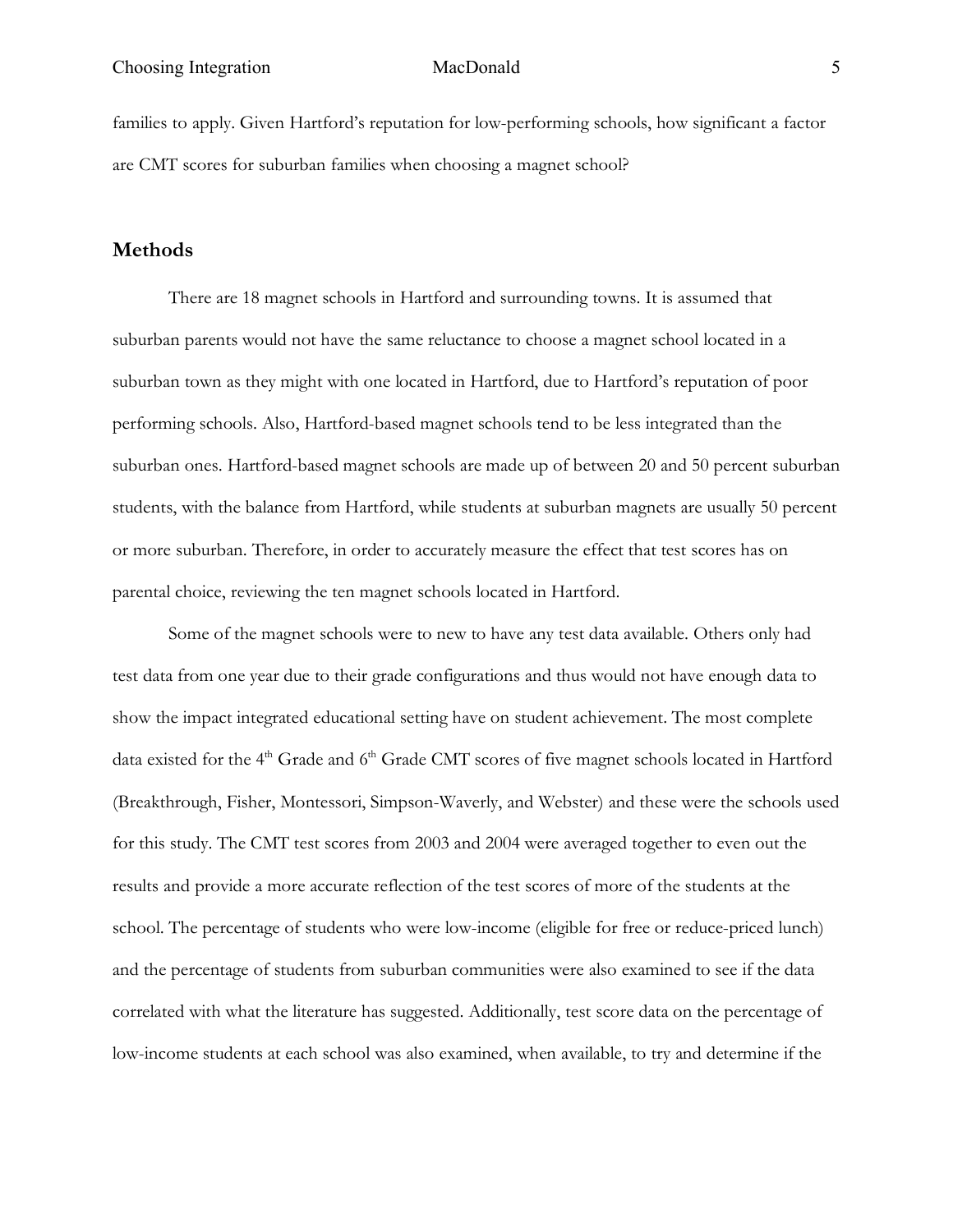### Choosing Integration MacDonald 6

test scores of the magnet schools were reflective of better academic performance of the low-income students as well.

Other less important factors that influence parental choice (Maddaus, 1996) are location of the school and the facility. The quality of the facility and the neighborhood location were examined to try to control for these factors as influences on suburban application rates. Since five schools were examined, it was not possible to control for these factors.

To determine the acceptance rate at each magnet school, the number of applications to each Hartford-based magnet school and the number of available seats for suburban children was compiled. The acceptance rate was determined by dividing the number of suburban seats by the number of suburban applications for each school. Suburban "seats" are set-aside for suburban families and when there are more applicants than available seats they are chosen through a random lottery process. It is assumed that the lower the acceptance rate, the more popular that choice of school is for suburban families, whereas the higher the acceptance, the less popular it is. Two hypotheses were tested:

- 1. More integrated schools (those with a higher percentage of suburban students) will have higher CMT scores, and
- 2. Schools with higher CMT scores will have a lower acceptance rate for suburban children. (A higher number of applications compared to the number of seats available).

### **Data and Findings**

The data presented in Table 1 (below) shows that the schools with the greater percentage of suburban students have higher test scores. Also, those schools with the lower percentage of lowincome students (those qualifying for the free or reduce-priced lunch) tended to have higher test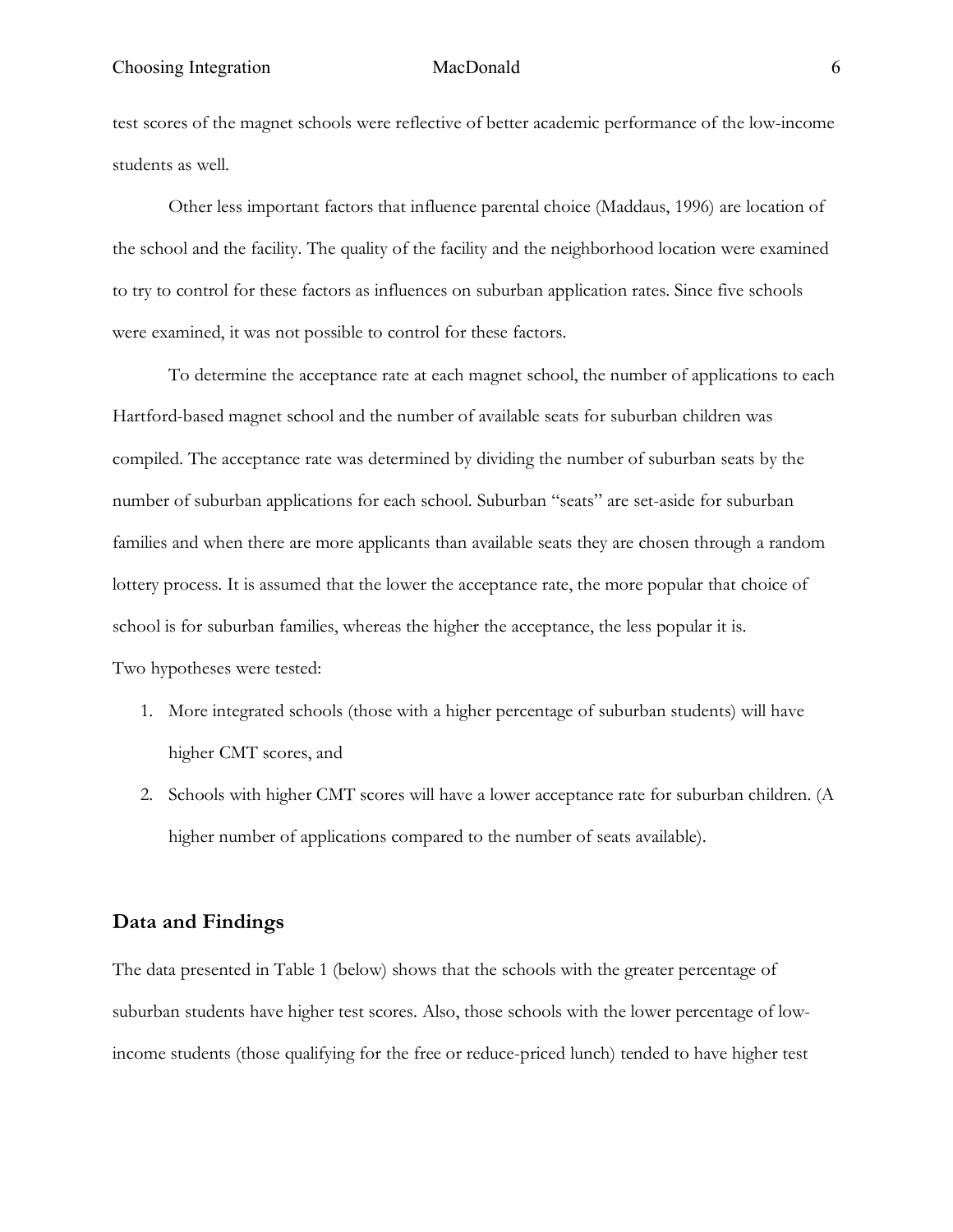scores. The data was placed on a scatter plot diagram and the correlation coefficient was calculated

for this data.

| Ш |  |
|---|--|
|---|--|

|             |                    | % suburban | % Free/    |
|-------------|--------------------|------------|------------|
| Average 4th | Average 6th        | students   | Red. Lunch |
| Grade Score | <b>Grade Score</b> | $05 - 06$  | $05 - 06$  |
| 226.43      | 240.33             | 45.00      | 27.20      |
| 221.08      | 225.10             | 9.00       | 53.20      |
| 230.03      | 240.98             | 13.70      | 65.30      |
| 231.52      | 242.60             | 40.00      | 41.30      |
| 230.75      | 232.35             | 14.30      | 55.70      |
|             |                    |            |            |





The scatter plot diagram shows a positive correlation between the percentage of suburban students and higher CMT scores. The correlation was stronger at the  $6<sup>th</sup>$  grade level, which could be a reflection of low-income students requiring additional years of study to close the gap with their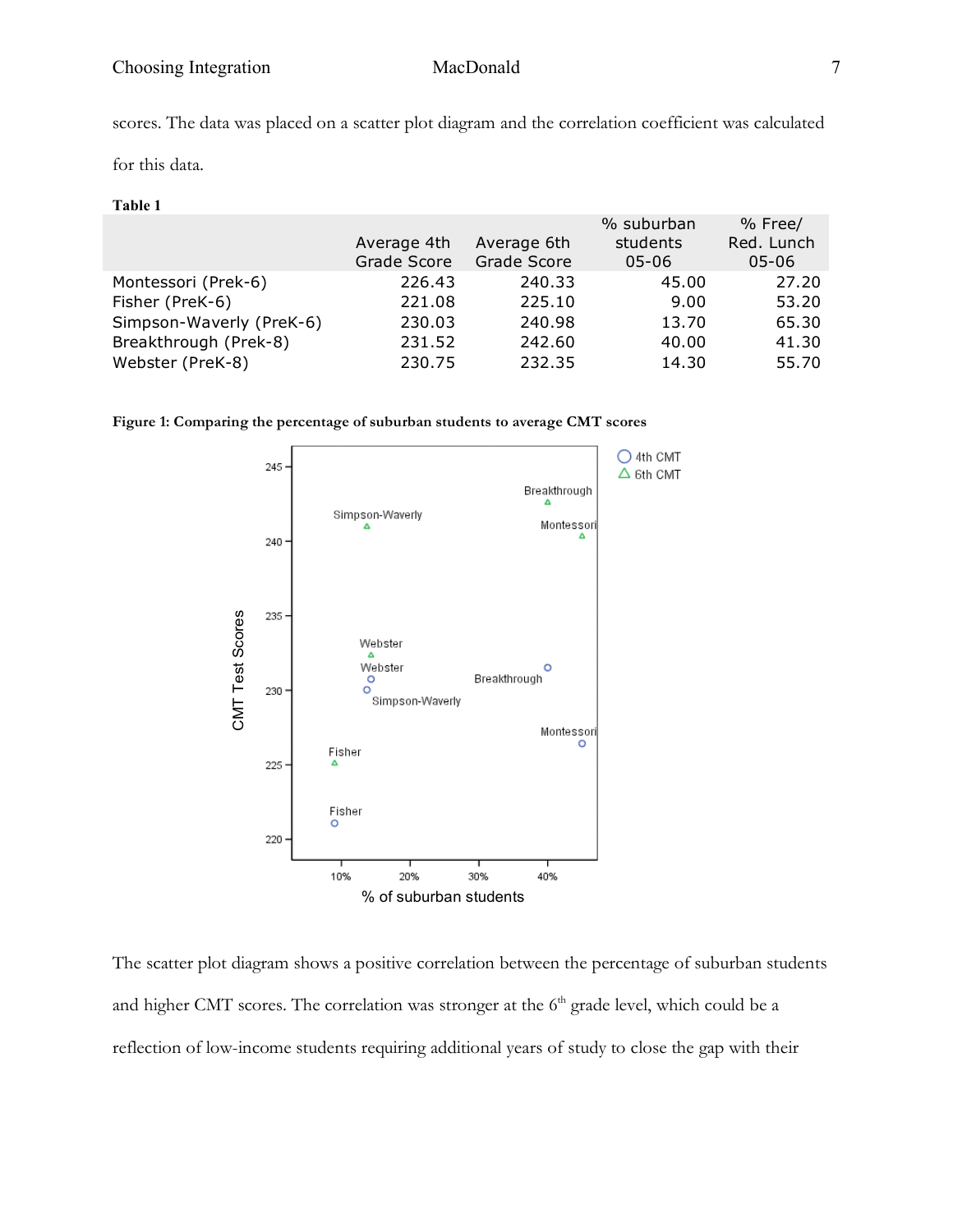middle-income peers. The correlation of the percentage of suburban to  $4<sup>th</sup>$  CMT scores was .27, and

the correlation with  $6<sup>th</sup>$  CMT scores was .58.

The data presented in Table 2 (below) shows that the schools with the lower suburban acceptance rate (ratio of available suburban seats to number of applications) have the higher CMT test scores. Figure 2 shows the data on a scatter plot diagram.

**Table 2** # suburban seats for 2006 suburban applications

|                          | 2006 | for 2006 | Rate        | Location          | <b>Facilities</b> |
|--------------------------|------|----------|-------------|-------------------|-------------------|
| Montessori (Prek-6)      | 21   | 245      | 0.09        | Barry Sq.         |                   |
| Fisher (PreK-6)          | 33   | 62       | 0.53        | <b>Blue Hills</b> | N                 |
| Simpson-Waverly (PreK-6) | 24   | 78       | 0.31        | Northeast         | N                 |
| Breakthrough (Prek-8)    | 20   | 296      | <u>በ በ7</u> | <b>Blue Hills</b> | N                 |
| Webster (PreK-8)         | 30   | 102      | 0.29        | West End          |                   |

# of

Suburban Acceptance

**Figure 2: Comparing the suburban acceptance rate to the average CMT scores**



Modern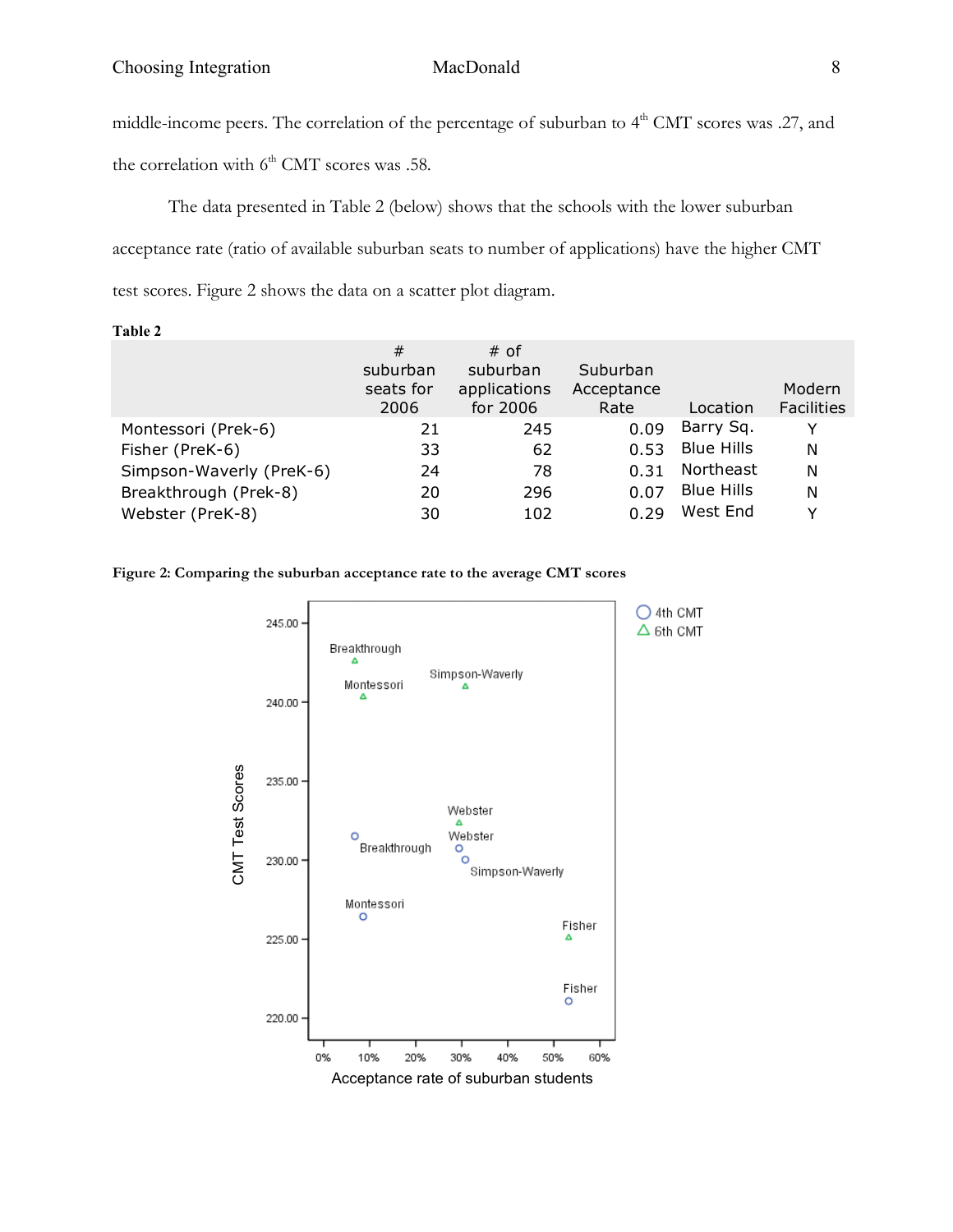Higher CMT scores  $\rightarrow$  a lower suburban acceptance rate [increased suburban demand] (Correlation of  $4<sup>th</sup>$  CMTs to suburban acceptance rate is -.62,  $6<sup>th</sup>$  CMTs is -.57). The data appears to support both that

Other findings included:

Magnet schools outperformed other Hartford schools Where data was available, it showed low-income students at magnet schools closed the gap with their middle class peers, and did significantly better than their peers in other Hartford schools.

Magnet schools closed half the gap with state averages

### **Table 3**

| Grade |     |     | Hartford   Magnet Schools   Low-income Magnet students | <b>State</b> |
|-------|-----|-----|--------------------------------------------------------|--------------|
| 4th   | 210 |     |                                                        | 249          |
| 6th   | 219 | 236 |                                                        | つに1          |

| Average 4th<br>Grade Score | Average 6th<br>Grade Score | % suburban<br>students<br>$05 - 06$ | % Free/<br>Red. Lunch<br>$05 - 06$ |
|----------------------------|----------------------------|-------------------------------------|------------------------------------|
| 226.43                     | 240.33                     | 45.00                               | 27.20                              |
| 221.08                     | 225.10                     | 9.00                                | 53.20                              |
| 230.03                     | 240.98                     | 13.70                               | 65.30                              |
| 231.52                     | 242.60                     | 40.00                               | 41.30                              |
| 230.75                     | 232.35                     | 14.30                               | 55.70                              |
|                            |                            |                                     |                                    |

## **Discussion of the Findings**

Summary

**Point 1**

**Point 2**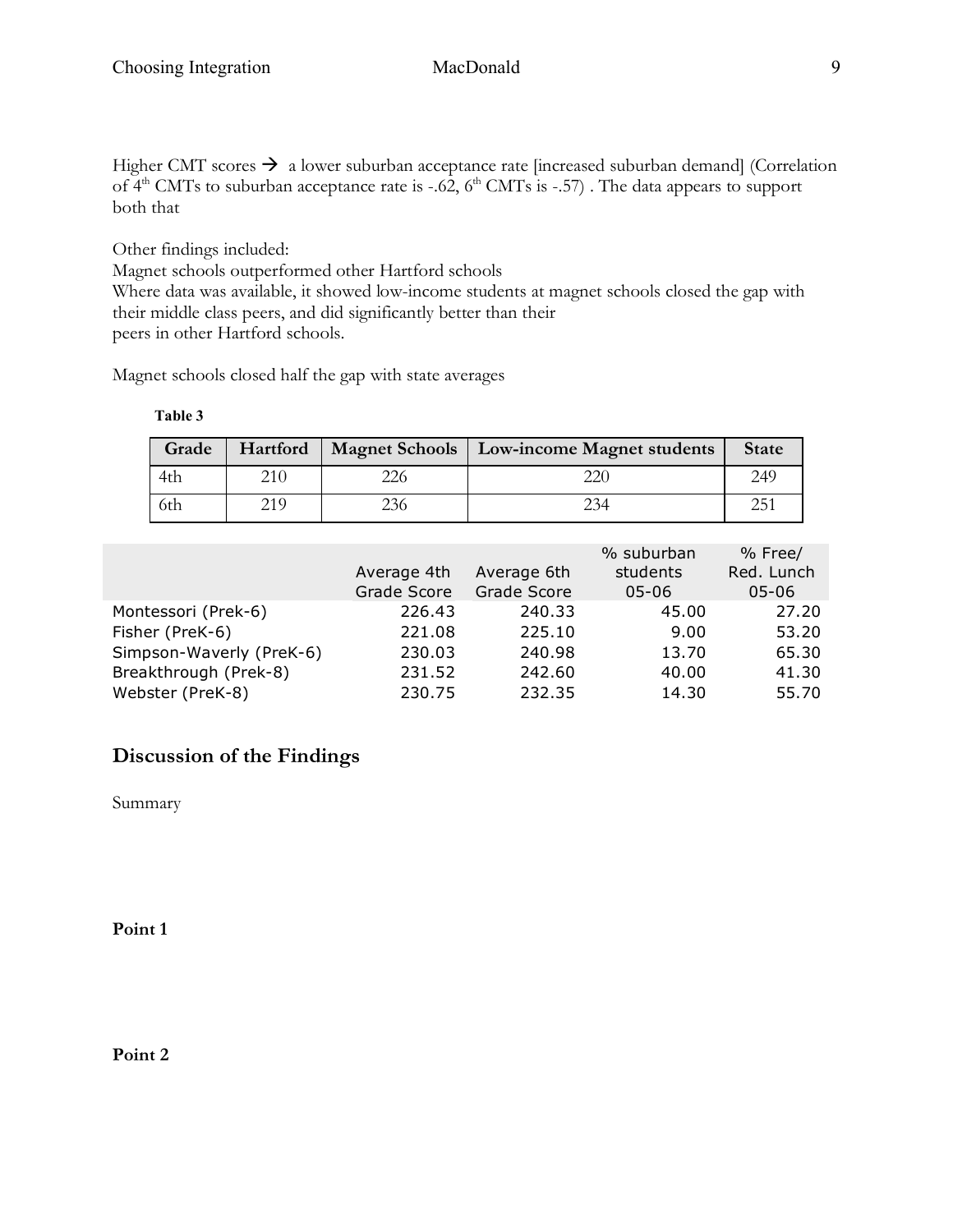### **Point 3**

## **Conclusion**

The research suggests that race is actually a proxy for socio-economic status. While the Sheff vs. O'Neill court case is based on de facto racial segregation, the solution must focus on socioeconomic integration.

Evidence so far indicates that magnet schools are reducing segregation, improving test scores of low-income children and reducing the achievement gap. This is occurring primarily through a mechanism of school choice with magnet schools offering unique curricular options and school environments with racial and socio-economic integration.